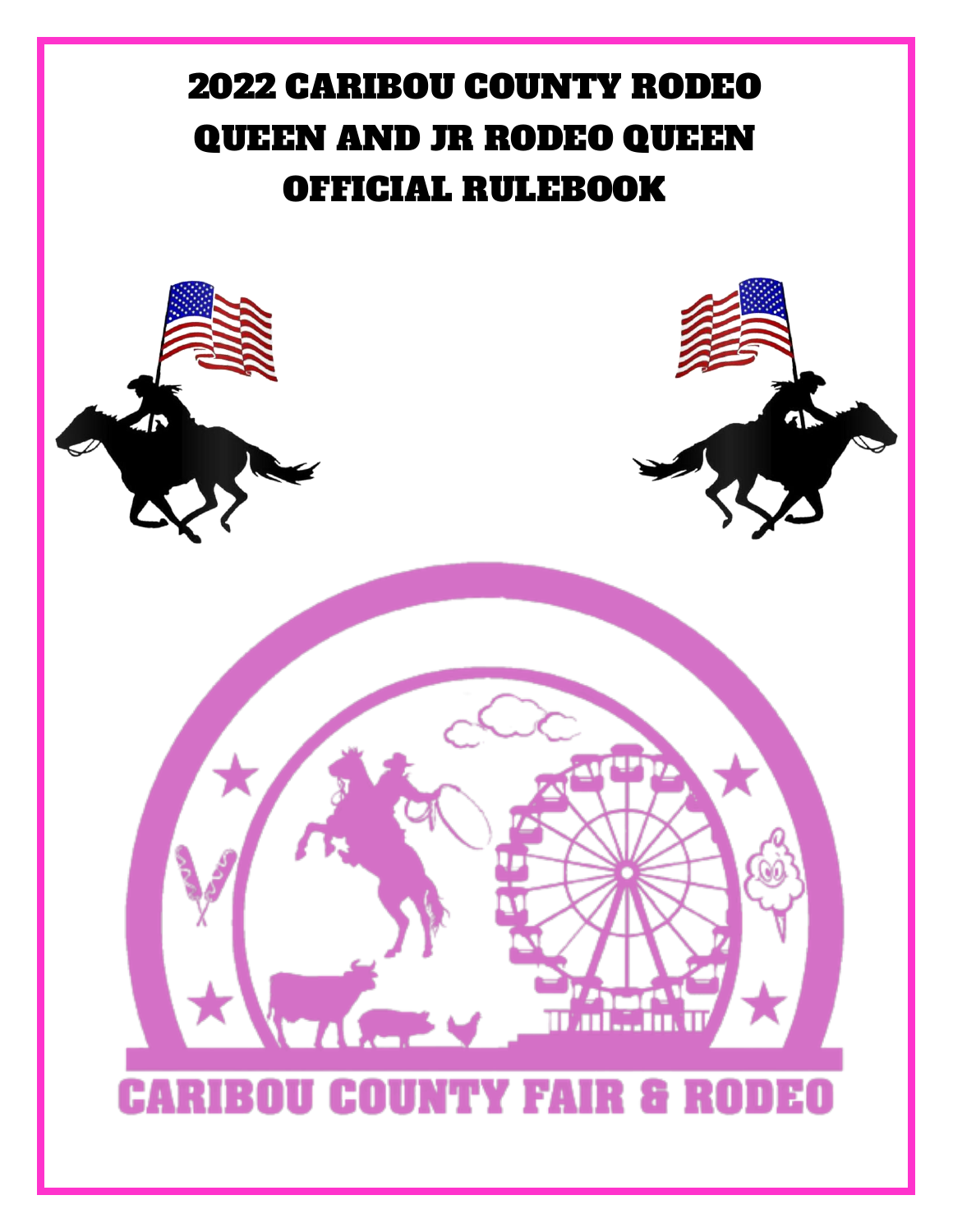## TABLE OF CONTENTS

#### **Caribou County Queen and Jr Queen**

- *• Who is Caribou County Queen and Jr Rodeo Queen*
- *• Contestant Eligibility*
- *• Entry Procedures*

#### **General Pageant Guidelines**

- *• Conduct of Contestants*
- *• Pageant Orientation*
- *• Housing and Food*
- *• Cell Phone Usage*
- *• Transportation*
- *• Parents, Relatives and Friends*
- *• Horses*
- *• Grievances*
- *• Dress*
- *• Awards Presentation*
- *• Comment Sheets/Score Sheets*

#### **Judging Guidelines**

*• Basic Information*

#### **Judged Categories/Events**

- *• Horsemanship*
- *• Personality*
- *• Appearance*
- *• Public Speaking*
- *• Modeling*
- *• Private Interviews*
- *• Photogenic*

#### **Appendices**

- *A. Dress Code for Pageant Event*
- *B. Horsemanship Patterns*
- *C. Scoring Criteria & Breakdown*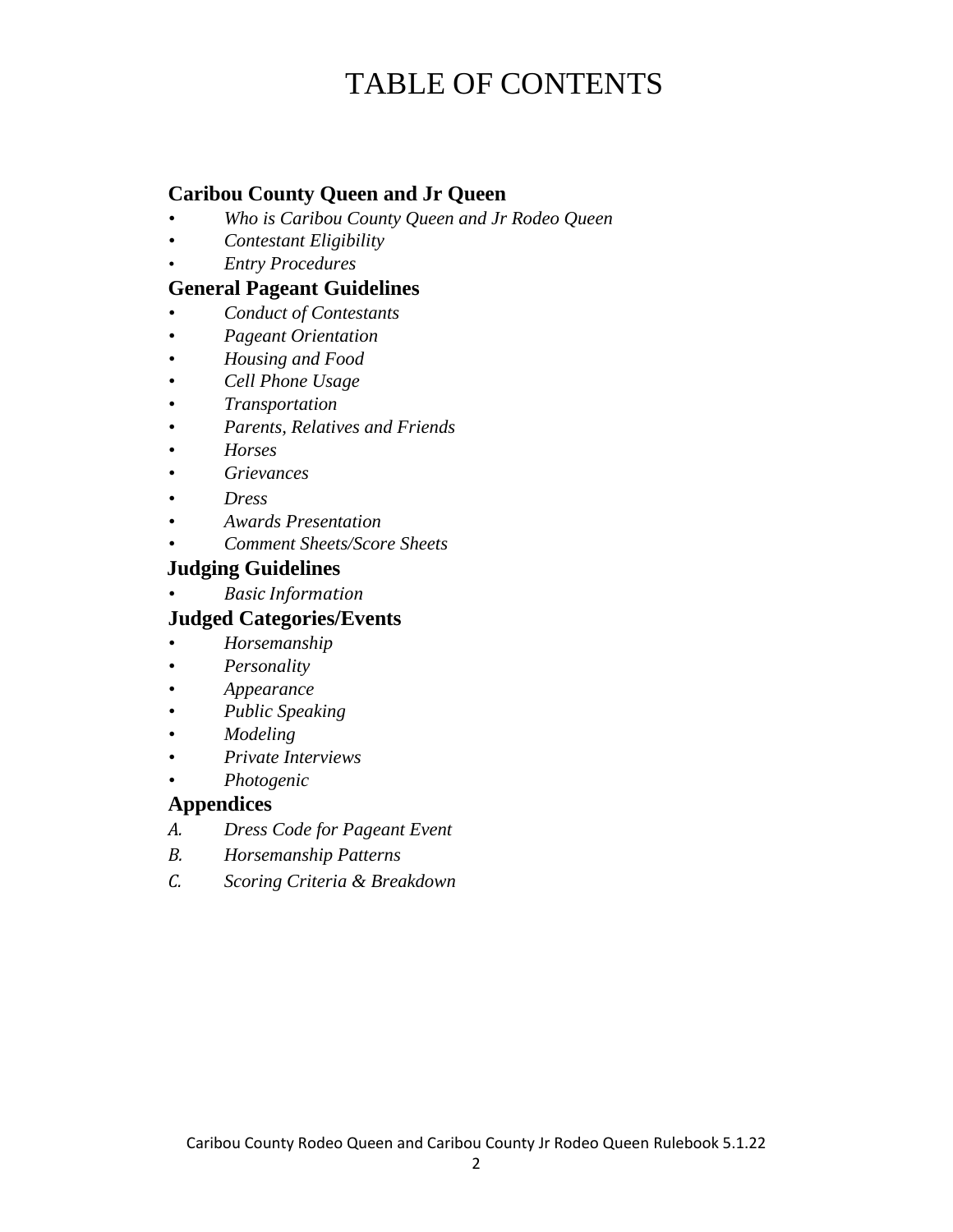## Caribou County Rodeo Queen and Jr Rodeo Queen

*Royally Promoting Our Western Way of Life*

Caribou County Rodeo Queen and Caribou County Jr Rodeo Queen symbolizes the youth of our state who wish to promote rodeo, and in doing so promote the great western way of life. They are the ideal western type of American girl and will represent rodeo as they travel throughout the state and the country. While spreading goodwill for her community and state, the Caribou County Rodeo Queen and Caribou County Jr Rodeo Queen is garnering the richest experiences of their life and laying a solid foundation for their future. Caribou County Rodeo Queen and Caribou County Jr Rodeo Queen and attendants reign will begin after the coronation at the Caribou County Rodeo and will last for one year.

#### **CONTESTANT ELIGIBILITY**

Each contestant in the Caribou County Rodeo Queen and Jr Rodeo Queen Pageant shall comply with the following effective on the date of competition. Contestants must agree to the following:

- 1. I was assigned female at birth, and I am a female.
- 2. I will be 14 by July  $28<sup>th</sup>$ , 2022, and not be 19 by July  $31<sup>st</sup>$ , 2022 to compete in Caribou County Rodeo Queen Contest. I will be 9 by July  $28<sup>th</sup>$ ,  $2022$ , and not be 14 by July  $31<sup>st</sup>$ , 2022, to compete in the Caribou County Rodeo Jr Queen Contest.
- 3. Must maintain a 2.5 GPA by most recent report card. Shall supply Caribou County Rodeo Queen Board of Directors with a copy of most current report card, high school diploma or equivalent of high school diploma.
- 4. Be a resident of the state of Idaho and live in one of the four counties listed: (Bear Lake, Caribou, Franklin, Bannock) for a period of at least six months prior to the Pageant and must maintain permanent Idaho residency throughout title reign.
- 5. May not have been a previous Caribou County Rodeo Queen, and/or currently hold any other state title or any other national pageant, i.e. – Idaho High School Rodeo Queen, Miss Idaho, Miss Idaho Teen, etc. If the contestant holds another title which has not expired prior to assuming responsibilities as Caribou County Rodeo Queen or Caribou County Rodeo Jr Queen, she will forfeit that title and will not be allowed to wear any other crown or banner, but Caribou County Rodeo Queen or Caribou County Jr Rodeo Queen if she is chosen as such.
- 6. Not currently married nor has never been married. "Married" includes "Common Law" marriage if a legal status in states/countries in which she has lived. Idaho does not recognize common law marriage. Shall not be cohabitating or living as part of a domestic partnership, living arrangement or share living facilities with any person in a romantic relationship, or with a member of the opposite sex outside the degrees of consanguinity as established by law. Normal college dormitory/sorority living arrangements are specifically exempted from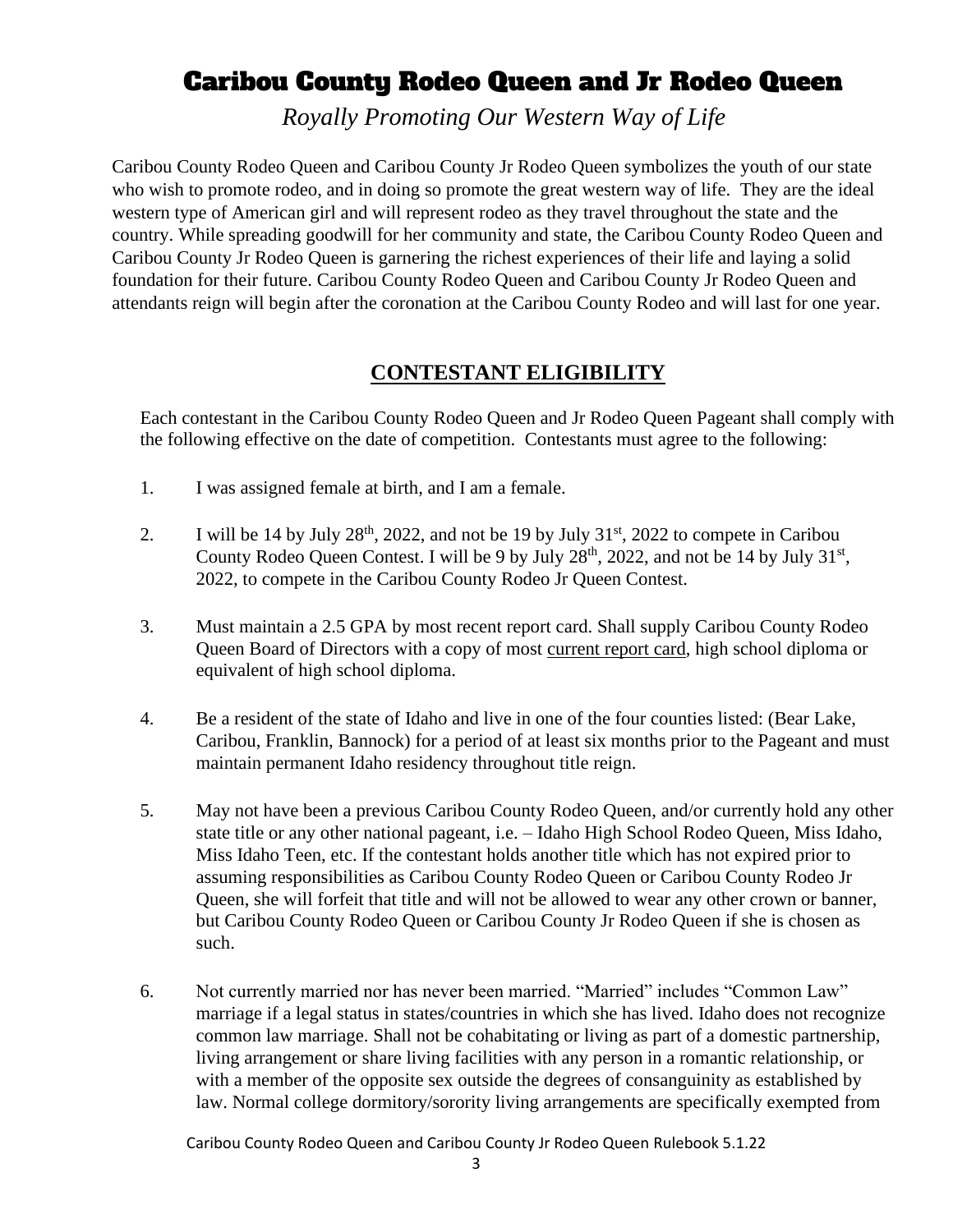this rule. Contestants shall not be engaged at the time of application and pageant competition. Winner shall not be engaged to be married throughout the year of reign.

- 7. Shall abide by all rules and regulations, rulebook, and attachments, pageant contestant rules, general rules, written expectations, official communications and documents, and verbal direction from Caribou County Rodeo Queen and Jr Queen Board of Directors and approved judges. Concerns shall respectfully be brought to the attention of the Director, Pageant Official, or the President in a timely manner.
- 8. Shall have executed and presented all required documents, consents, waivers, contracts and/or agreements presented as conditions or precedents to pageant competition, title, or contracted party prior to the receipt of prizes, awards.
- 9. I have not engaged in any act, which if made public, would be reasonably likely to cause harm or damage to my reputation or to the goodwill and reputation of Caribou County Rodeo Queen and Jr Rodeo Queen or the Board of Directors. If I have any concerns about the applicability of this provision, I acknowledge I have been advised to discuss this with the Caribou County Queen and Jr Rodeo Queen Director prior to signing this form.
- 10. Must not have taken any actions, which in the good faith determination of the Board of Caribou County Rodeo Queen and Jr Rodeo Queen will now or in the future likely cause harm or damage to the goodwill or reputation of the Caribou County Rodeo Queen and Jr Rodeo Queen and associated Board of Directors. This includes the improper use of social media to include but not limited to *Facebook, Twitter, YouTube, Instagram, Snapchat, Tik Tok* or any other forms thereof. This also includes but is not limited to inappropriate language, pictures, videos, etc.
- 11. Shall not be a principal (initiating) party in any civil action without prior written notification to the Caribou County Rodeo Queen and Jr Rodeo Queen Board of Directors. The Caribou County Rodeo Queen and Jr Rodeo Queen Board of Directors reserves the right to disqualify her for title or contract position in cases where the initiation or furtherance of a civil action is contrary to the stated purposes of Caribou County Rodeo Queen and Jr Rodeo Queen, or prejudicial to the positive image and effective representation of Caribou County Rodeo Queen and Jr Rodeo Queen Board of Directors and/or involves a significant conflict of interest. Shall disclose in writing to the Caribou County Rodeo Queen and Jr Rodeo Queen Board of Directors any pending civil judgments imposed against her.
- 12. Shall not have been disqualified in prior equine pageant competition for misconduct and/or nonperformance nor have forfeited the Caribou County Rodeo Queen or Caribou County Rodeo Jr Queen title.
- 13. I am not the parent of any child and I am not pregnant.
- 14. I am in good health and do not have health concerns which would prevent me from fully participating in this contest or from serving as Caribou County Rodeo Queen or Caribou County Jr Rodeo Queen if selected.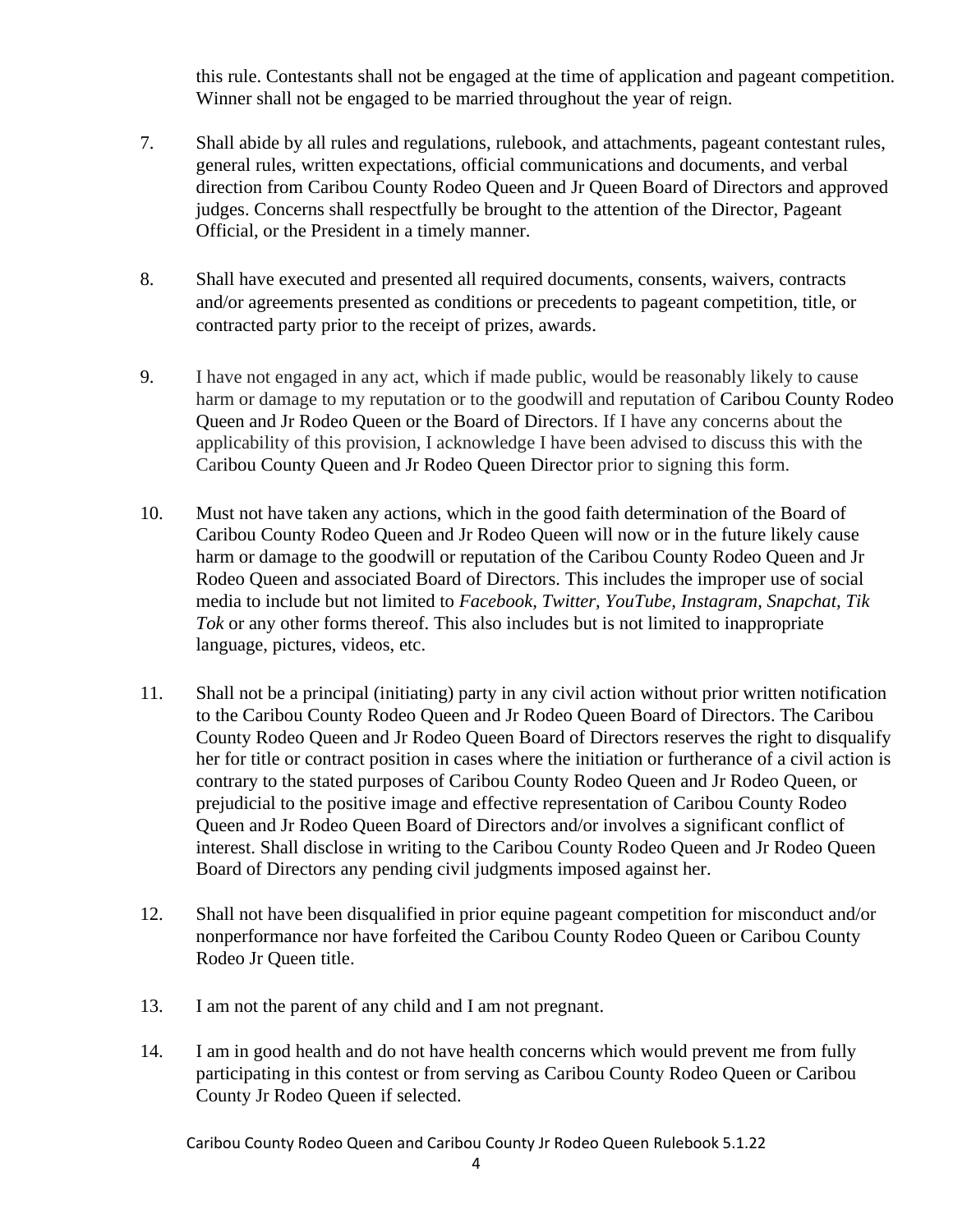- 15. I do not use any illegal or controlled substances (other than prescription medications and then only in the manner prescribed to me.) I do not abuse alcohol or drugs.
- 16. To the best of my knowledge, there is nothing that will interfere with my ability to compete in this contest or to perform the obligations of Caribou County Rodeo Queen or Caribou County Jr Rodeo Queen, if selected.

Any contestant not meeting the qualifications set forth above shall be denied the right to compete in the Caribou County Rodeo Queen or Caribou County Jr Rodeo Queen Pageant.

#### **ENTRY PROCEDURES**

- 1. Each contestant must complete an official Caribou County Rodeo Queen or Caribou County Jr Rodeo Queen entry application.
- 2. The non-refundable Pageant entry fee must be paid by the contestant and accompany the entry application. Only a money order or cashier's checks will be accepted. Please make the check payable to the Caribou County Fair & Rodeo.
- 3. Caribou County Rodeo Queen or Caribou County Jr Rodeo Queen Board of Directors must receive a complete entry application and the correct payment at the address indicated on the application. **Complete applications and payment of \$30 postmarked on or before June**  1<sup>st</sup> will be on time; however, If postmarked on or after June 2<sup>nd</sup> the application will be late and the entry fee will be \$45 payable to the Caribou County Fair & Rodeo. Emailed applications will not be accepted. There are no exceptions. Applications will no longer be accepted after July  $2<sup>nd</sup>$ .
- 4. The following will be required with the application: PLEASE RETURN ENTIRE APPLICATION PACKET LISTED BELOW TO: **Matt Loertscher 1998 Turner Road Grace, ID , 83241**
- 1. Pageant Application including:
	- $\checkmark$  Contestant Information
	- $\checkmark$  Risk & Release Agreement
	- ✓ Pageant Contestant Contract
	- $\checkmark$  Medical Release Form
- 2. Rulebook read and acknowledged on the Application Packet Checklist
- 3. Proof of Vaccination, and current Negative Coggins Test for horse
- 4. Proof of High School Education or Equivalent, or most current report card with 2.5+ GPA
- 5. (1) 8x10 Color Photo **and** a Digital file emailed to LoertscherHorsemanship@gmail.com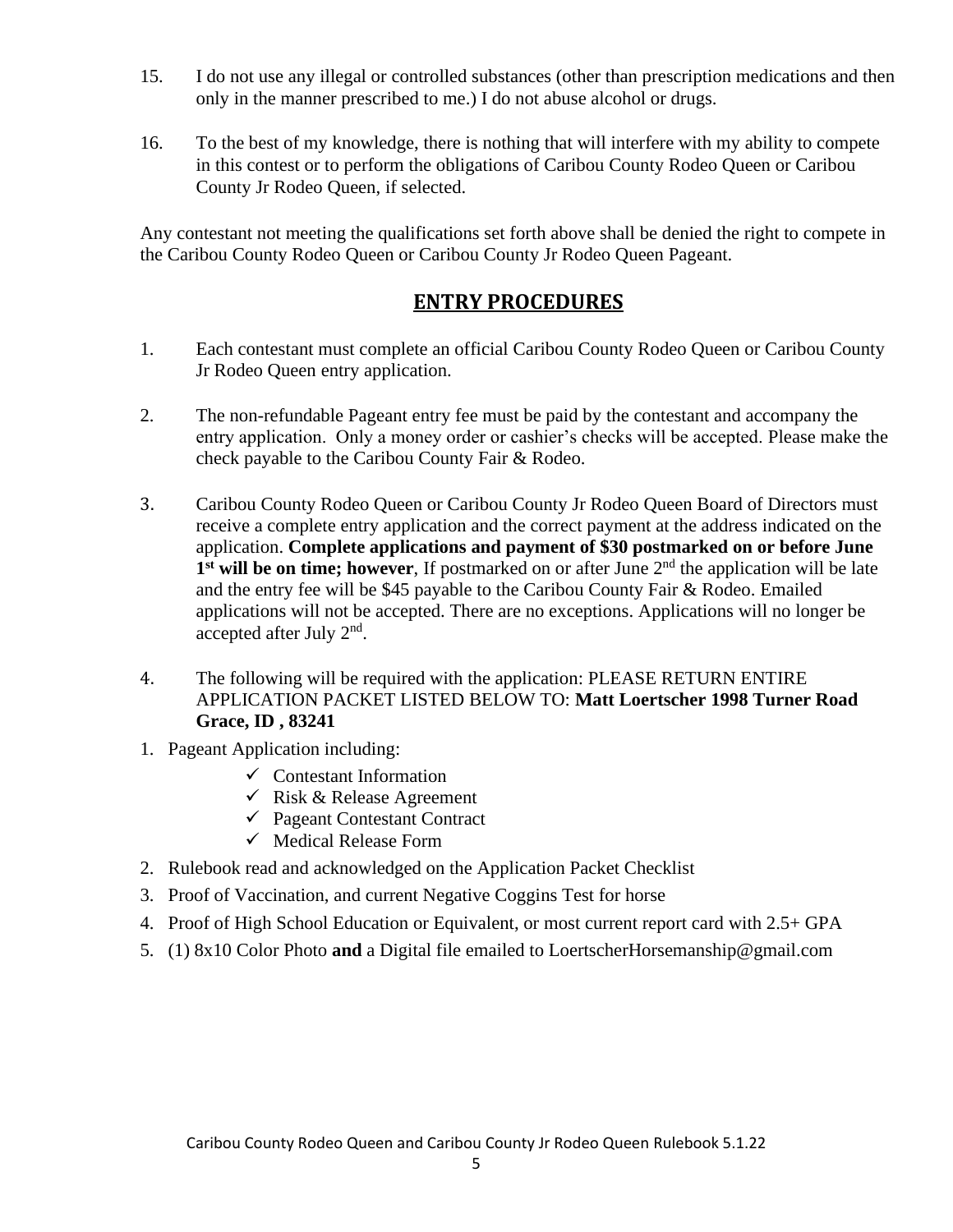## **GENERAL PAGEANT**

#### **CONDUCT OF CONTESTANTS**

- 1. Caribou County Rodeo Queen or Caribou County Jr Rodeo Queen contestants and titleholders are expected to conduct themselves in an exceptional manner. Unsportsmanlike conduct will not be tolerated. Such conduct could result in the contestant being disqualified and may affect eligibility to compete in future Caribou County Rodeo Queen or Caribou County Jr Rodeo Queen Pageants.
- 2. Harassment and arguing between contestants will not be tolerated.
- 3. A judge may not be approached by a contestant or any individual with the intent to influence or harass. This includes approaching a judge online or through social media. Action of this type will be reported to the Board of Directors and disqualification of that contestant could result.
- 4. The pageant is not officially complete until the coronation is completed.
- 5. Contestants are expected to abide by the Caribou County Rodeo Queen and Caribou County Jr Rodeo Queen Pageant Contestant Code of Conduct.

#### **PAGEANT ORIENTATION**

Pageant orientation will be held prior to the pageant. Attendance is mandatory including a parent of the contestant. The orientation may consist of the following:

- 1. An opportunity to meet the contestants, their parents, and the Board of Directors
- 2. A description of pageant activities with the opportunity to ask questions and receive answers about those activities
- 3. Prize drawings for contestants

\*Drawing for the order of a contestant's appearance in all pageant activities will be drawn on the orientation day.

#### **HOUSING & FOOD**

Lodging and food will NOT be provided during the pageant. Please plan accordingly.

#### **CELL PHONE USAGE**

The possession of and/or use of electronic devices i.e.: cell phones, tablets, laptop computers, and/or any devices with internet capabilities are strictly prohibited by contestants during the competition.

#### **TRANSPORTATION**

Contestants in the Caribou County Rodeo Queen or Caribou County Jr Rodeo Queen Pageant are required to pay and be responsible for their own transportation to and from the site of the pageant and any present and/or future activities associates with the Caribou County Rodeo Queen or Caribou County Jr Rodeo Queen title. These cost and expenses will not be reimbursed.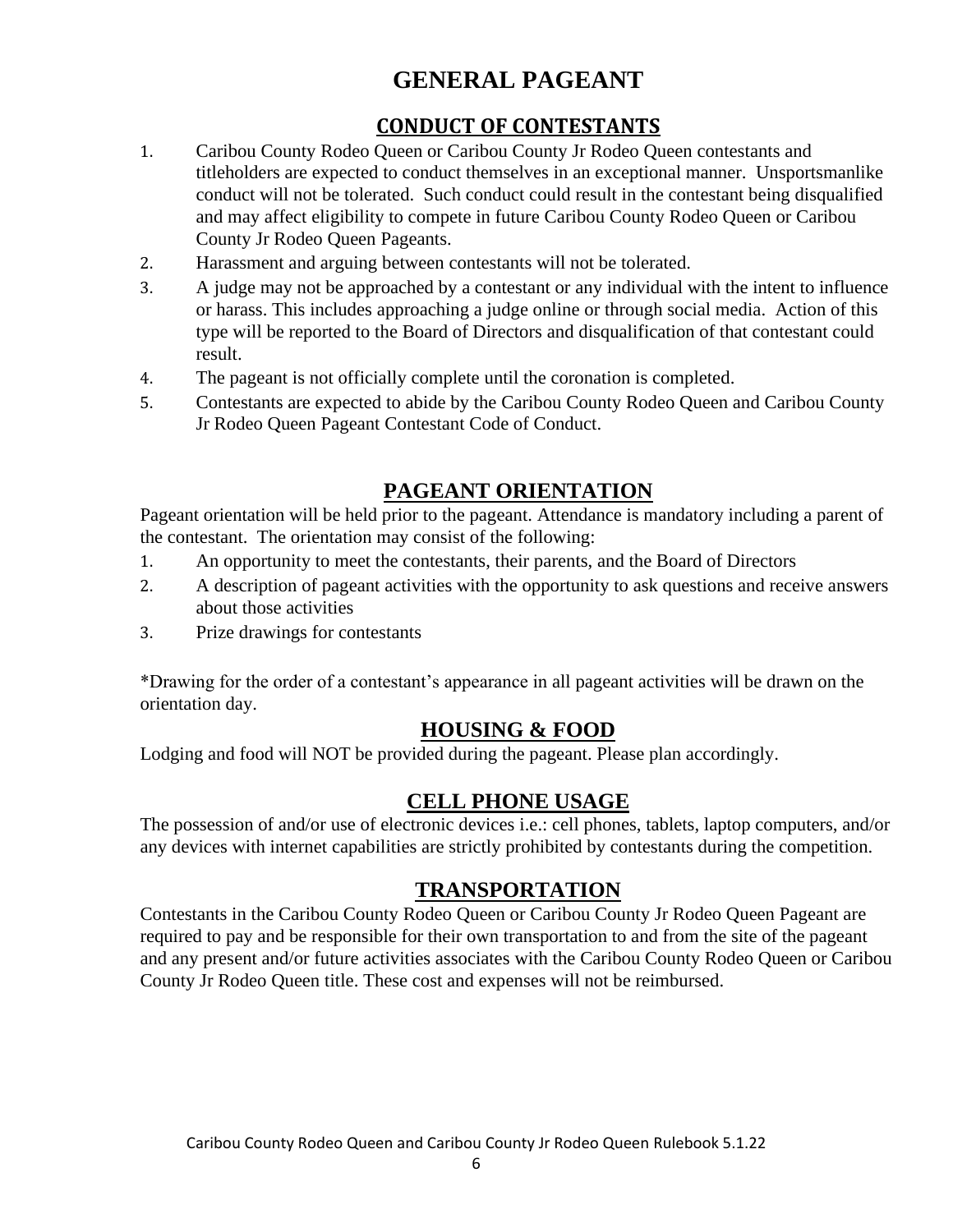#### **PARENTS, RELATIVES AND FRIENDS**

We welcome and encourage the presence of parents, relatives and friends of the contestants. No boyfriends will be permitted to fraternize with the contestants or to distract them. After the pageant begins, contestants cannot communicate with family or friends unless authorized. At the judges' discretion, a contestant may receive point deductions or disqualification for an infraction of this rule.

#### **HORSES**

Contestants must provide a horse to be used for the Horsemanship and presentation rides during the contest and provide your own tack and equipment. Contestants must arrange and are responsible for the care of their own horse at all times. Spurs will be allowed during the Horsemanship Competition, contestants may wear spurs during rodeo presentation rides, and coronation. Contestants must use the same horse for events including rodeo presentation rides and coronation. If your horse becomes sick, lame, or unable to perform, contestants may find a replacement horse to use. Contestants must submit veterinary check paperwork verifying inability to perform to the Pageant Director. You are responsible for finding a replacement horse as well as providing both Proof of Vaccination and a current Negative Coggins Test, before the event. If at any time any horse is deemed to be unsafe or unsound it will be removed from any event. All horses used for competition must compete in a bridle. **Stallions are not allowed.**

#### **GRIEVANCES**

Grievances should be immediately brought to the attention of the Pageant Director. All grievances must then be submitted in writing and delivered by the contestant to the Pageant Director or President within 15 minutes of an incident, then to be delivered to the Grievance Committee. No other grievances will be acknowledged. The Grievance Committee shall consist of the Pageant Director, President, Head Judge and a Contestant Parent selected at orientation. They will utilize a fact-finding process which will include consultation with the contestant(s), the Board of Directors and the other Judges will make a determination. That determination will be considered final. The Pageant Director and the Board of Directors have full authority over the pageant and any decision they make regarding rules and participation is final. A grievance cannot be filed based on the outcome of the pageant.

**Failure to abide by rules listed within this rule book may result in disqualification or consequences to be determined by the Judges.** 

#### **DRESS**

See Appendix A for specific dress requirements for each event.

#### **AWARDS CORONATION**

Awarded places are as follows: Caribou County Rodeo Queen, 1st Attendant and 2<sup>nd</sup> Attendant also Caribou County Jr Rodeo Queen, 1<sup>st</sup> Attendant and 2<sup>nd</sup> Attendant. All contestants are required to attend their group's awards presentation. Caribou County Jr Rodeo Queen and her attendants are required to be present for the Caribou County Rodeo Queen awards coronation. Contestants will wear full western attire including hat, boots, and belt. Should a contestant not attend the Awards presentation, or should a contestant attend without her full western attire, she will automatically forfeit her award(s) and title. The current reigning Caribou County Rodeo Queen and Caribou County Jr Rodeo Queen prior to the yearly competition will both be required to attend the next years orientation and awards presentation to crown their successors and their attendants.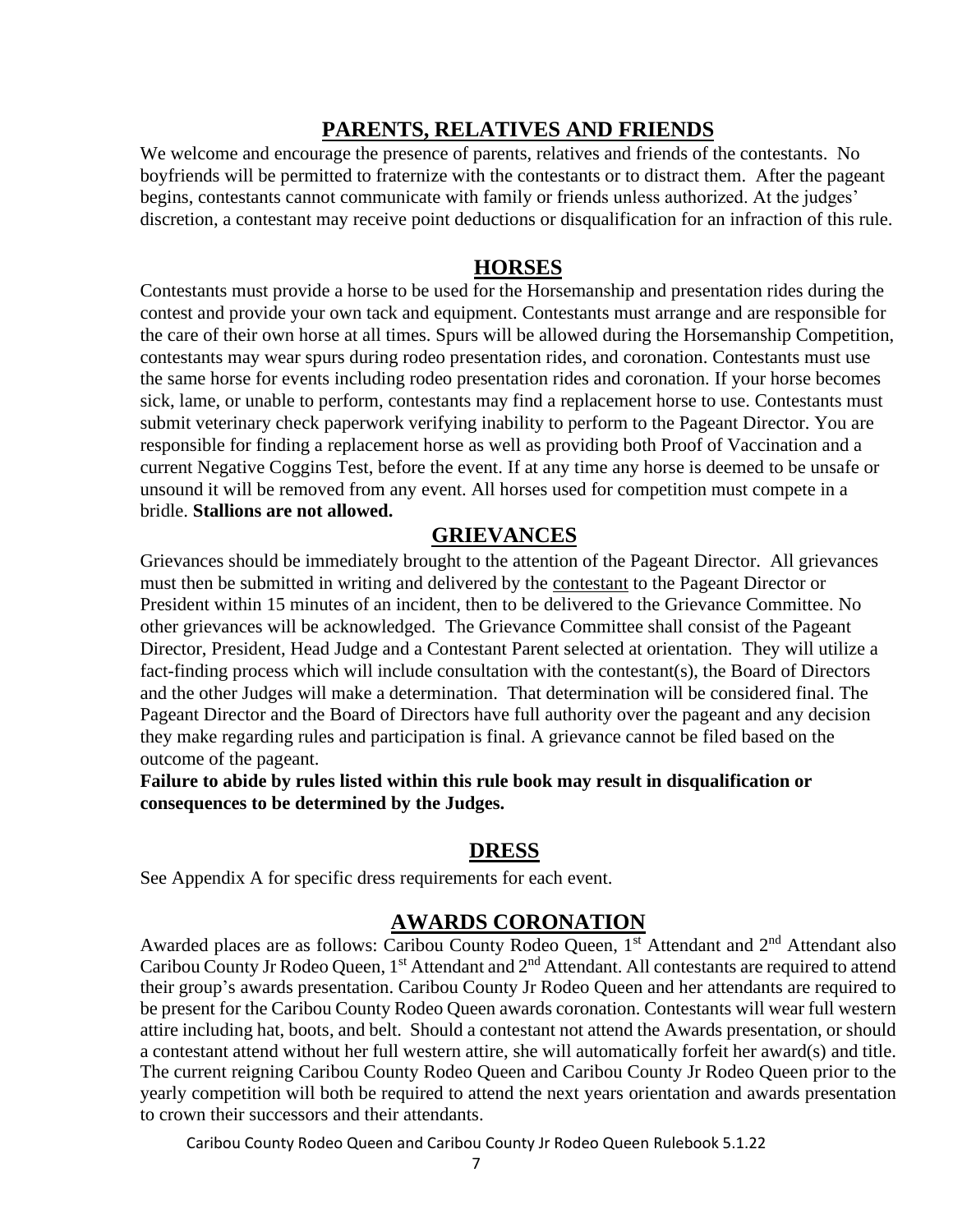#### **AWARDS**

Additional awards may be provided. The Congeniality Award will be identified by a vote of all contestants. There will be an Award for Miss Photogenic.

#### **COMMENTS & SCORE SHEETS**

Each contestant will receive a Personal Composite Score Sheet and possibly Judges Comment Sheets which will be mailed to each contestant after the Caribou County Fair & Rodeo event is over. All Score sheets will be approved by the director and head judge and will be final. No exceptions.

## **JUDGING GUIDELINES**

Caribou County Rodeo Queen and Caribou County Jr Rodeo Queen contestants are judged in multiple categories. Caribou County Rodeo Queen and Caribou County Jr Rodeo Queen pageant scoring process will emulate the Miss Rodeo America Pageant format, with necessary changes approved to reflect the Caribou County Rodeo Queen and Caribou County Jr Rodeo Queen judged events. Please see Appendix C for Contestant's Composite Score Sheet (Scoring Breakdown) and Scoring Criteria. The judges will judge specific categories of the pageant and all judges' scores will be used. Judging will take precedence over all pageant activities and schedules.

- 1. Caribou County Rodeo Queen and Caribou County Jr Rodeo Queen Board of Directors will provide two to five judges, depending upon the number of contestants.
- 2. Judges are selected for their expertise in specific fields of the competition.
- 3. Contestants will be under constant observation of judges from orientation throughout the conclusion of the pageant.
- 4. A Head Judge will be chosen.
- 5. Judges may, at their discretion, deduct points if they see trainers coaching contestants from the side during Horsemanship or any part of competition, or if they witness unsportsmanlike conduct at any time.
- 6. Final scores will go directly to the Caribou County Rodeo Queen and Caribou County Jr Rodeo Queen CPA or auditor. The Head Judge is responsible for the integrity of the score sheets following the end of each event until the envelope can be delivered to a CPA or auditor.
- 7. When judging in all divisions has been completed, the auditors will determine which contestants have scored the highest in each category and in the overall scores. The highest overall score will be Caribou County Rodeo Queen or Caribou County Jr Rodeo Queen; second highest will be the  $1<sup>st</sup>$  Attendant. Third highest will be  $2<sup>nd</sup>$  Attendant.
- 8. Scoring ties in event categories will be broken by referring back to the score of the Head Judge. That score will break the tie. If a tie still remains, the score of the next judge will be used, and so on until the tie is broken.
- 9. A tie score for Caribou County Rodeo Queen, Caribou County Jr Rodeo Queen, 1st Attendant,  $2<sup>nd</sup>$  Attendant will be broken by the Horsemanship scores. The contestant with the highest score in Horsemanship will receive the higher ranking.
- 10. All decisions made by the Judges, Board of Directors and/or the Grievance committee are final.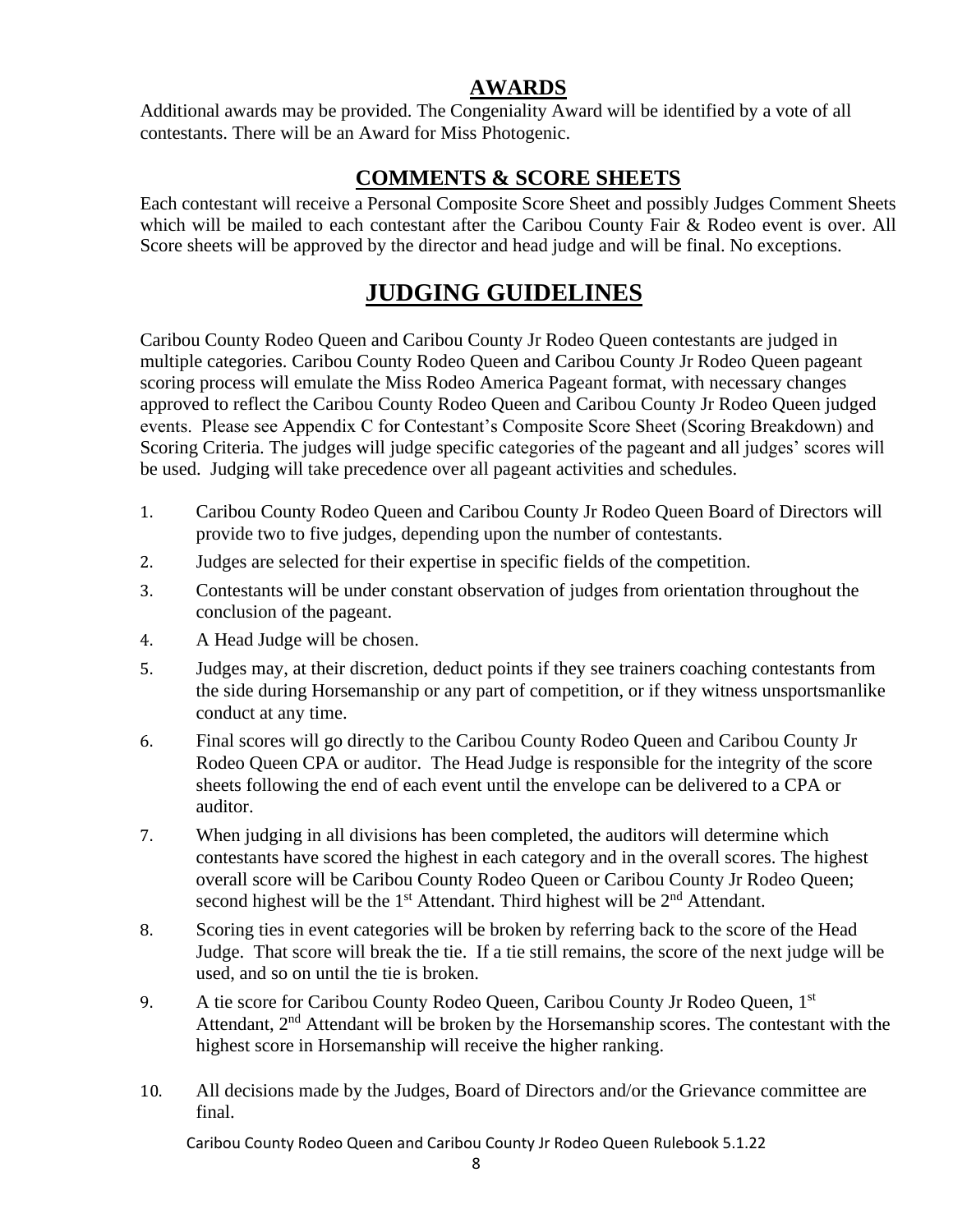## **JUDGED CATEGORIES/EVENTS**

#### **HORSEMANSHIP**

The purpose of this judged division is to select the young lady who rates highest. Areas of consideration are:

- 1. Horsemanship including control of mount and the way she handles any situation which may occur.
- 2. Balance the ability to sit in a saddle.
- 3. Positions of hands, feet and seat.
- 4. Mounting and dismounting.
- 5. Confidence, appearance, and awareness of the audience. It is not the horse, but the skill, understanding and ability of the contestant that will be judged.
- 6. Horse appearance How well contestant cleaned and prepared their horse for competition.

Each contestant will ride the horse they brought to compete with the horsemanship competition. Caribou County Rodeo Queen contestants will perform one of the three patterns found in the back of this rulebook. Caribou County Jr Rodeo Queen contestants will perform pattern #1. Pattern will be selected by the judges just prior to the horsemanship competition. Contestants may be asked to dismount and mount their own horse. Contestant will complete both a presentation ride and flag presentation. Caribou County Jr Queen contestants will not be required to mount, dismount, or preform a flag presentation.

#### **Note: (Caribou County Rodeo Queen Contestants will be required to bring a flag boot.)**

The contestant's overall equitation, poise, confidence, appearance, and position will be evaluated.

9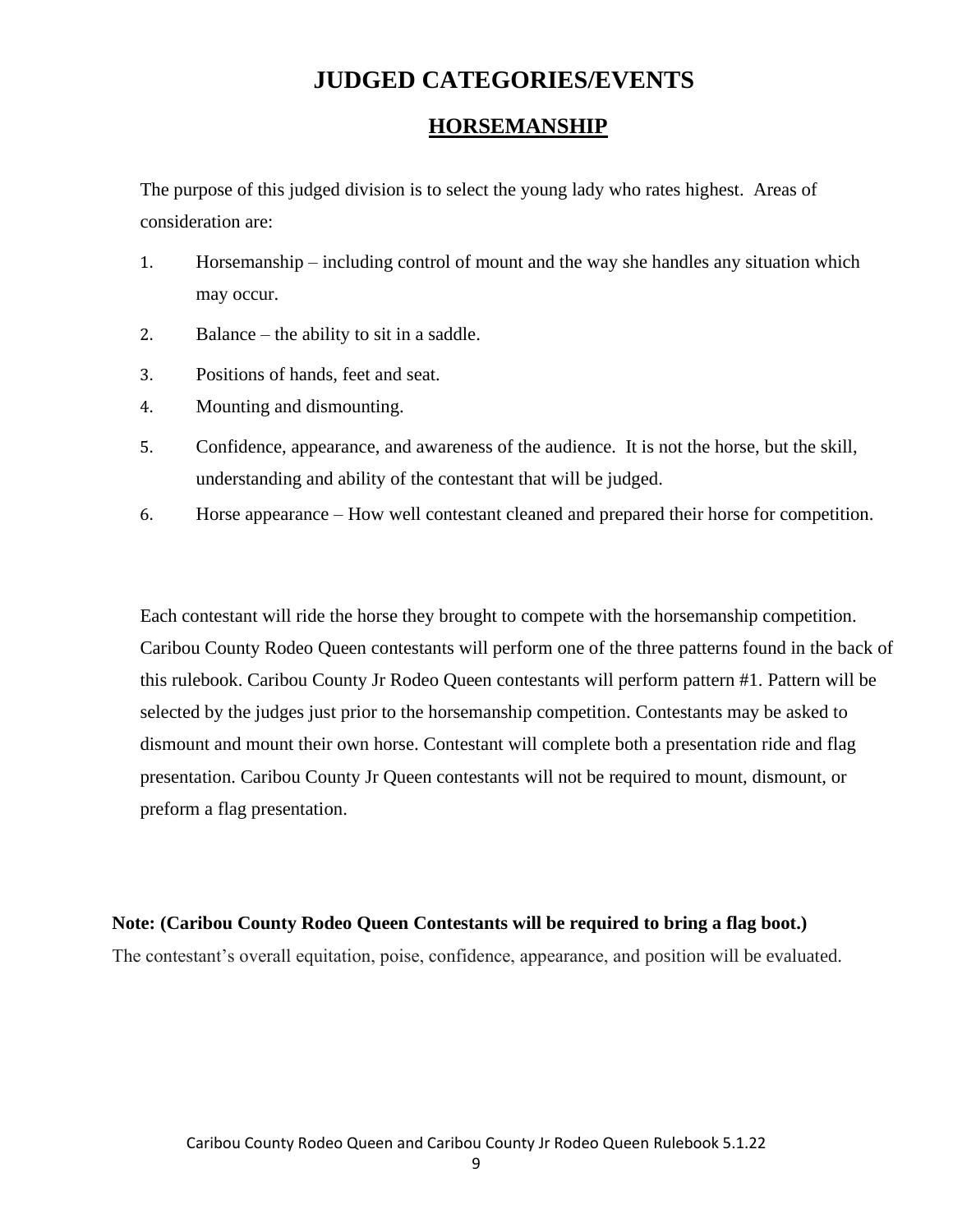#### **PERSONALITY**

The purpose of this division is to select the young lady:

- 1. Who exudes intelligence, can maintain an educated conversation in rodeo, agriculture, current events as well as show a genuine concern and interest in other people, in the pageant.
- 2. Who radiates self-confidence without making an issue out of it and can perform under pressure.
- 3. Who is sincere and maintains a high moral standard her personality is reflected in her style of attire, her overall appearance, posture, presence whether it be from horseback in an arena, on television or before an audience.
- 4. Also considering her sense of humor, showmanship, ambition, desire, and enthusiasm, while maintaining a positive outlook on life.
- 5. Making promptness of pageant schedule a priority.
- 6. Being mindful in public appearances to speak to an audience with facts and interesting information about their hometown, and their state.

#### **APPEARANCE**

The purpose of this judged division is to select the young lady who reflects poise and dignity and who takes pride in their appearance through neatness and cleanliness in every detail such as complexion, cosmetics, hands, fingernails, hair, and western apparel; poise which includes posture and lady like behavior; photogenic quality. A thorough demonstration and knowledge of proper western attire which may include color coordination, proper fit, boots, crease, and hat shape; dresses, skirts, and blouses should reflect a western image where evening gowns and/cocktail type dresses are not permitted; appropriate dress for all occasions. Contestants are expected to always appear in full western attire, including western hat, boots, and belt unless otherwise specified. (Exceptions are noted in the clothing requirement documents sent to each contestant.) A helmet is acceptable only during the horsemanship competition portion of the Caribou County Rodeo Queen and Caribou County Jr Rodeo Queen Pageant. Should a contestant win Caribou County Rodeo Queen or Caribou County Jr Rodeo Queen she will be required to wear the Caribou County Rodeo Queen or Caribou County Jr Rodeo Queen appropriate crown and sash. It is expected contestants will be knowledgeable on current trends in western wear.

#### **PUBLIC SPEAKING**

Speech - Each contestant will receive 1 topic selected by the Board of Directors. The contestant will come prepared with a speech lasting no longer then  $1 \frac{1}{2}$  minutes. Speech will be timed. The purpose of this judged division is to select the contestant who rates highest on content; delivery, including use of microphone, enunciation, and grammar; appearance, including poise; self-assurance, including personality, projection to the audience, and eye contact; organization and subject relevance to a specific topic. Impromptu Questions- questions will be asked of each contestant during pageant functions. Questions may relate to the sport of professional rodeo, horse science, personality, and/or current events. Judging criteria includes but is not limited to the contestant's ability to answer the question, delivery, knowledge, enunciation, and personality, which includes the ability to relate to the audience with a sense of humor.

#### **MODELING**

Contestants will participate in a modeling pattern of their own design that will be presented while modeling to a minute long song. Song will be selected by the Caribou County Rodeo Queen Board of Directors. Judging criteria includes personality, appearance, creativity, initiative/flair, stage presence, proper presentation, and self-confidence.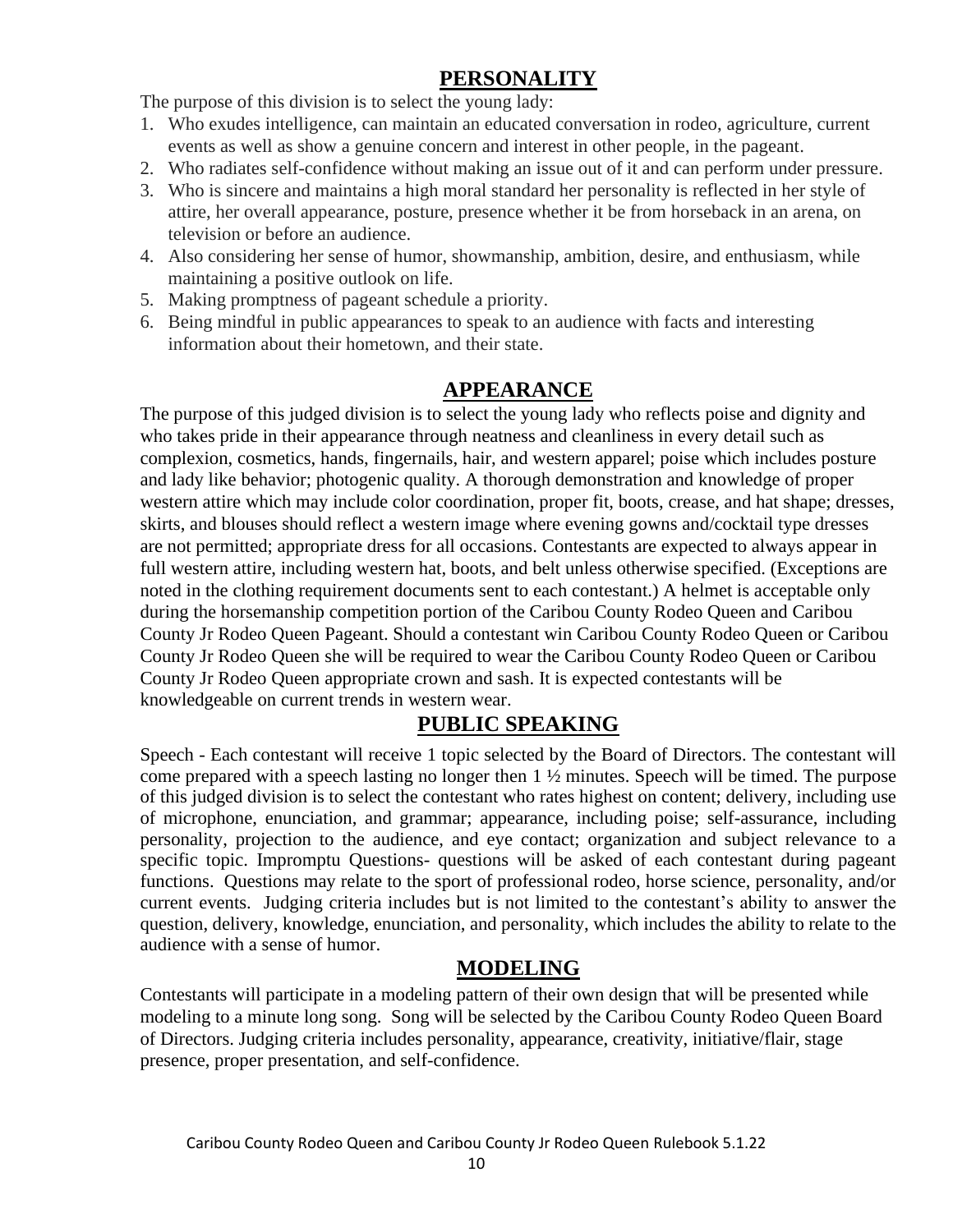#### **PRIVATE INTERVIEWS**

Each contestant will be interviewed privately by two judges for a minimum of 5 minutes. Judging criteria includes:

- 1. Correct answers to questions related to knowledge of the pageant, rodeo terminology, explanation of rodeo events, equine knowledge (including tack, horse care, feeding, diseases, anatomy, etc.) & current events.
- 2. Appearance
- 3. Personality

#### **PHOTOGENIC**

The judges will score photogenic ability by the 8" x 10" vertical head and shoulders photograph that is submitted with Contestant Application.

#### **SUBJECT TO CHANGE**

The Caribou County Rodeo Queen and Caribou County Jr Rodeo Queen Pageant Rulebook is subject to be revised at any time. All contestants that applied will receive notification of any changes thought email and the day of the contest. It is recommended to stay in contact with the Pageant Director so that all information and possible changes are easily shared.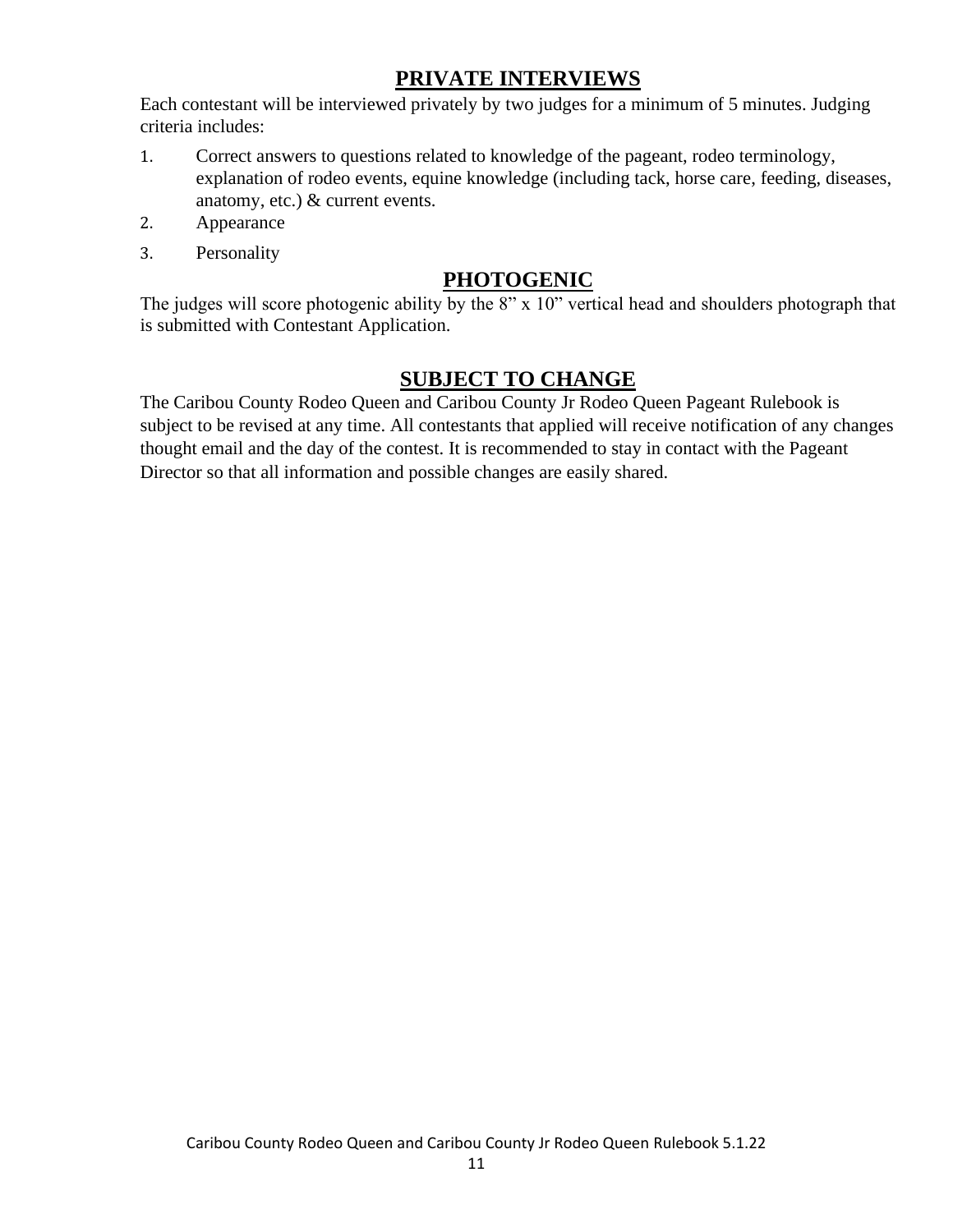## **APPENDIX A DRESS CODE FOR PAGEANT EVENTS**

| <b>Photogenic:</b>                               | Rodeo Queen attire of your choice, Both Digital and Copy photo<br>need to be 8x10 in color, vertical, head- and-shoulders photo. Hat<br>required (no crown or banner)                                                           |  |  |
|--------------------------------------------------|---------------------------------------------------------------------------------------------------------------------------------------------------------------------------------------------------------------------------------|--|--|
| Orientation/                                     | Rodeo Queen attire with blouse and/or jacket/vest, boots, cowboy<br>hat, belt, and buckle.                                                                                                                                      |  |  |
| Modeling/Speech/<br><b>Personality Interview</b> | Western elegance, boots, cowboy hat, belt, and buckle. A fashion<br>forward stage outfit that expresses individual and western style. It<br>does not need to be formal but does need to be something you can<br>move freely in. |  |  |
| Horsemanship:                                    | Rodeo Queen attire: form-fitting blouse or shirt with long sleeves,<br>cowboy hat/helmet, belt, and buckle. (No vests or jackets)                                                                                               |  |  |
| <b>Coronation</b>                                | Rodeo Queen attire with blouse and/or jacket/vest, boots, cowboy<br>hat, belt, and buckle.                                                                                                                                      |  |  |

**\*\* Penalty for violation of the wardrobe requirements will be at the discretion of the judges.**

**\*\* Any other specific requirements will be provided with details to contestants prior to the pageant.**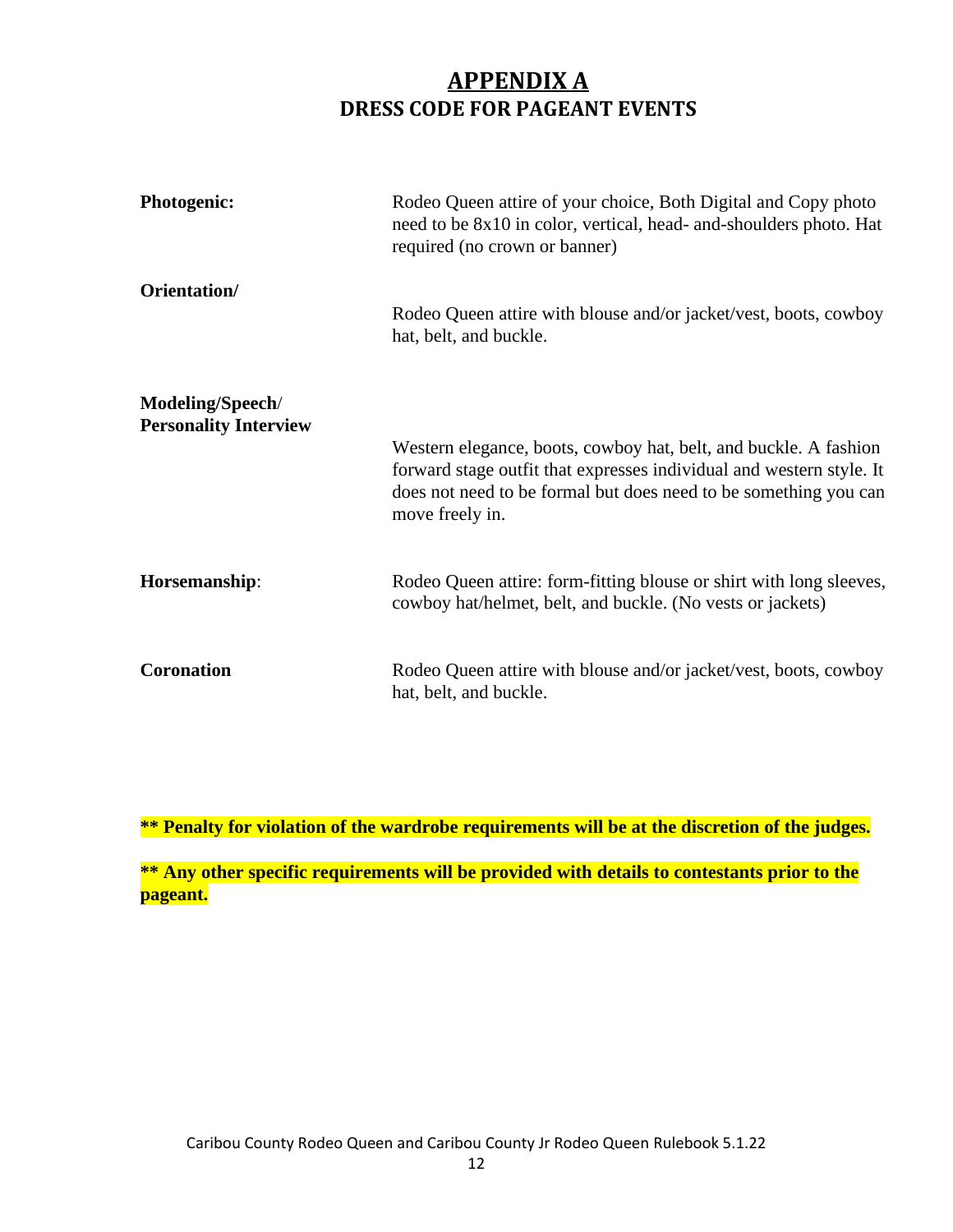#### **APPENDIX B Caribou County Rodeo Queen and Caribou County Jr Rodeo Queen Horsemanship Patterns**

**All patterns will be executed as written, not as drawn** Pattern 1



#### **Horsemanship Pattern 1:**

- **1. Extended jog alongside of arena, then to center**
- **2. Begin lope at center of arena and lope left circle on left lead**
- **3. Change leads at center of arena and lope right circle on right lead**
- **4. Change leads and continue loping around end of arena**
- **5. Once straight, increase speed and continue around end of arena**
- **6. Stop and back.**
- **7. Continue to center, face judges and stop**
- **8. Answer judge's question**
- **9. Perform presentation ride**
- **10.Pause, Face Judges and exit**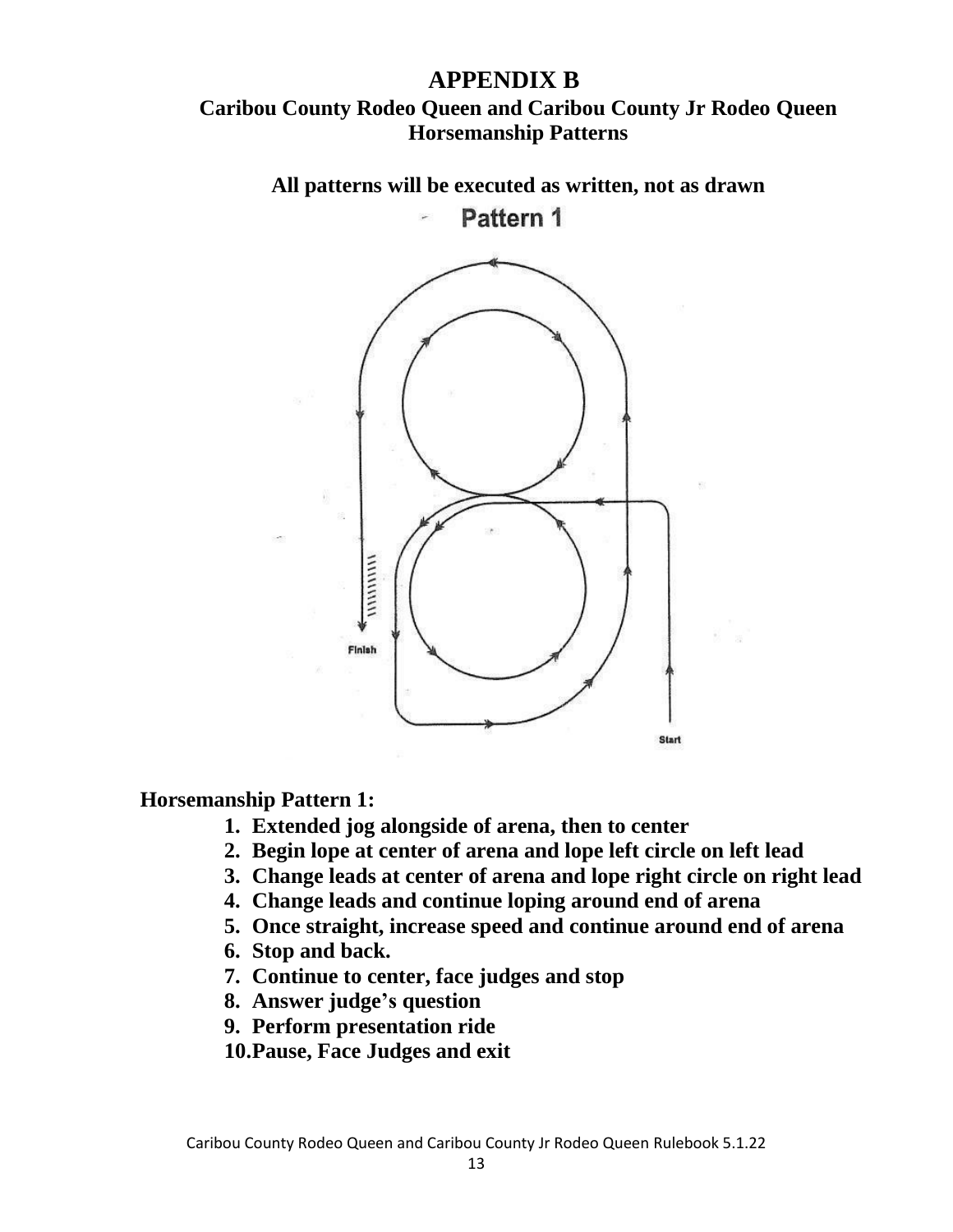**All patterns will be executed as written, not as drawn**



**Horsemanship Pattern 2:**

- **1. Circle the arena, on the left lead, at an extended lope.**
- **2. Guide left and lope down the center of the arena with moderate speed**
- **3. Pass the center of the arena, stop and back to the center**
- **4. Execute a ¾ turn to the right and lope a circle, to the right, with moderate speed**
- **5. Change leads and lope a circle, to the left, with moderate speed. After completing the circle, continue loping on the left lead toward the end of the arena**
- **6. Stop and pause to show completion of pattern**
- **7. Continue to center of arena and face judges**
- **8. Dismount and answer judge's question**
- **9. Mount and perform flag presentation**
- **10. Return flag and perform presentation ride**
- **11. Pause and face judges showing completion and exit**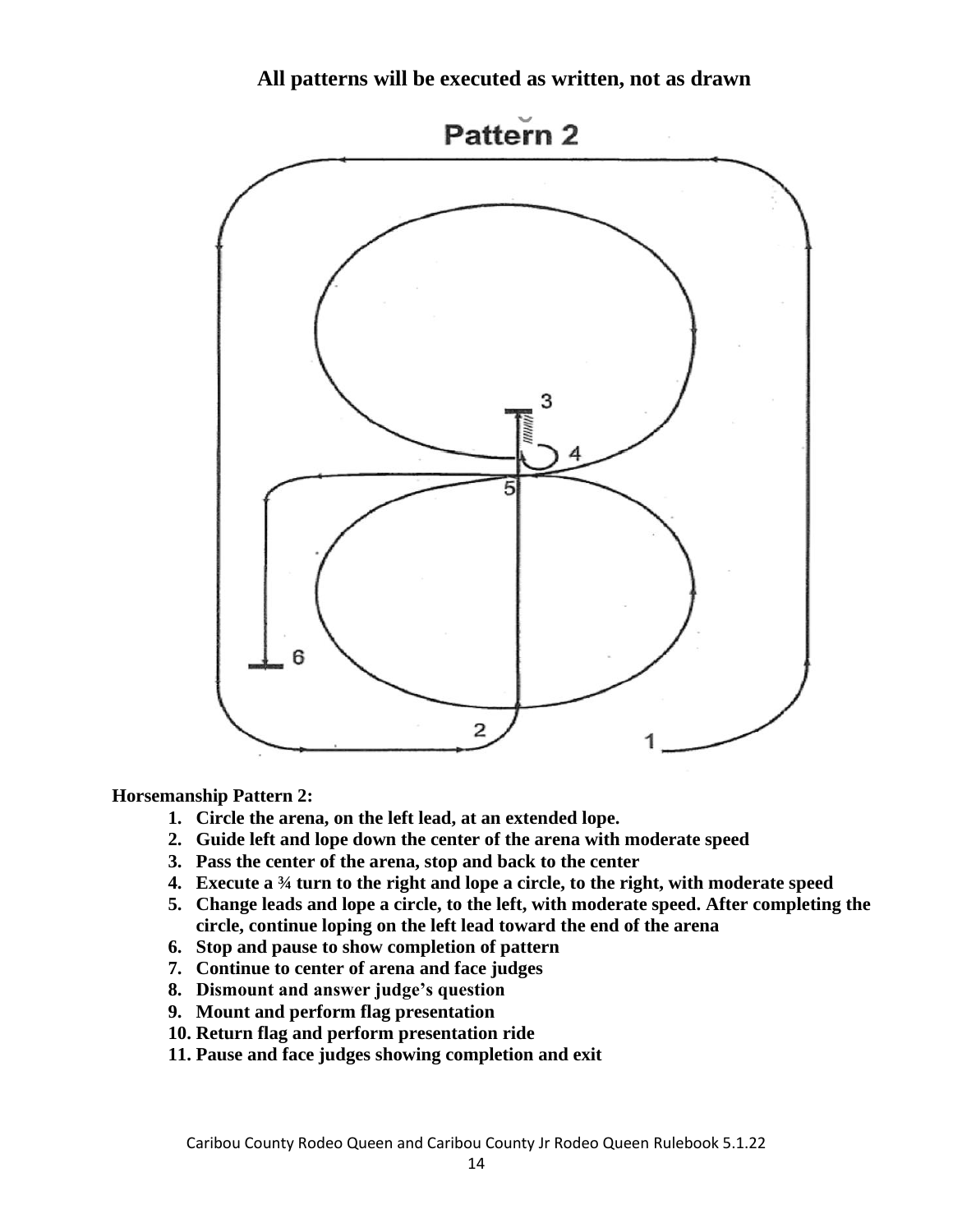**All patterns will be executed as written, not as drawn** Pattern 3



**Horsemanship pattern 3:**

- **1. Circle the arena, on the left lead, at an extended lope**
- **2. Guide left and lope down the center of the arena with moderate speed**
- **3. Pass the center of the arena, stop and back to the center**
- **4. Execute a ¾ turn to the right and lope a circle, to the right, with moderate speed**
- **5. Stop in the center, execute a 360 degree turn, to the left. Lope a small slow circle, to the left, followed by a larger, faster circle to the left. At the center of the arena, rate back to the slower speed and continue loping on the left lead toward the end of the arena**
- **6. Stop and pause to show completion of pattern**
- **7. Continue to center of the arena and face judges**
- **8. Dismount and answer judge's question**
- **9. Mount and perform flag presentation**
- **10. Return flag and perform presentation ride**
- **11. Pause and face judges showing completion and exit**